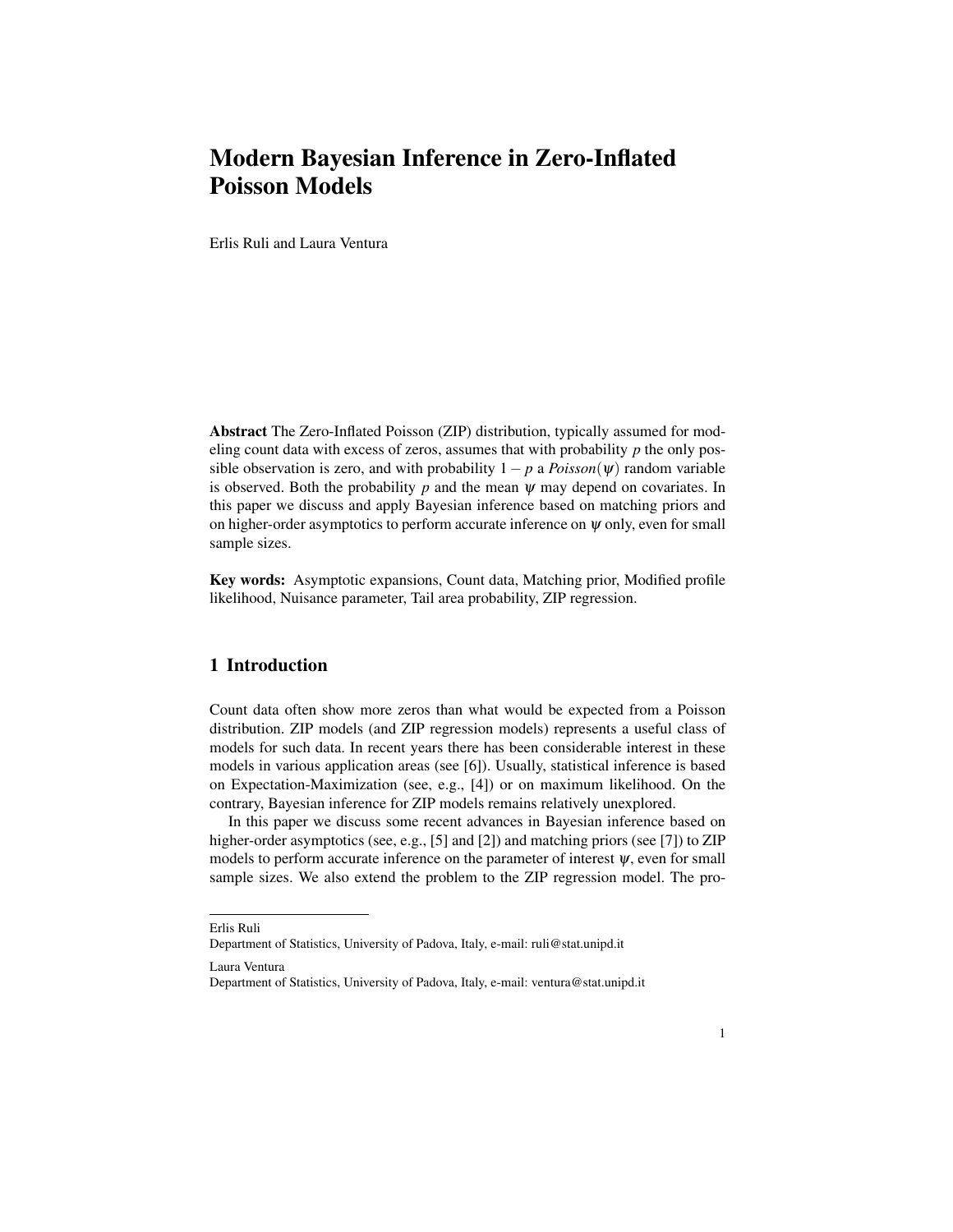posed approach avoids elicitation on the nuisance parameters and multidimensional integral computations. The accuracy of the proposed methodology is illustrated both by numerical studies and by a real-life dataset concerning clinical studies.

The paper is organized as follows. In Section 2, we review some recent advances on Bayesian inference on  $\psi$ . In Section 3 the ZIP model, both in the scalar and regression context, is considered. Section 4 illustrates the numerical studies along with an application to a real dataset.

### 2 Background

Let  $y = (y_1, \ldots, y_n)$  be a random sample of size *n* from a random variable  $Y \sim$  $p(y; \theta)$ , with  $\theta = (\psi, \lambda) \in \Theta \subset \mathbb{R}^d$ ,  $\psi$  the interest parameter and  $\lambda$  the nuisance parameter  $(\dim(\psi) = p, \dim(\lambda) = q$  and  $p + q = d)$ . Let  $L(\theta) = L(\psi, \lambda)$  be the likelihood,  $\ell(\theta) = \ell(\psi, \lambda)$  the loglikelihood,  $\hat{\theta} = (\hat{\psi}, \hat{\lambda})$  the maximum likelihood estimate (MLE) of  $\theta$ . Moreover, let  $\hat{\lambda}_{\psi}$  be the constrained MLE of  $\lambda$  and let  $\hat{\theta}_{\psi}$  =  $(\psi, \hat{\lambda}_{\psi})$ . Given the likelihood function and a prior  $\pi(\psi, \lambda)$ , Bayesian inference on  $\psi$  is based on

$$
\pi(\psi|y) \propto \int L(\psi, \lambda) \pi(\psi, \lambda) d\lambda.
$$
 (1)

The computation of (1) requires the elicitation of  $\theta$  and multidimensional numerical integration. These may be avoided using recent advances in Bayesian inference ([7] and [9]) where  $\lambda$  is eliminated through a suitable pseudo-likelihood of  $\psi$  only, with properties similar to a genuine likelihood. In this respect, Bayesian inference on  $\psi$ may be based on

$$
\pi_M(\psi|y) \propto \pi(\psi)L_M(\psi),\tag{2}
$$

where  $L_M(\psi)$  is the modified profile likelihood of [1] and  $\pi(\psi)$  is a suitable prior on  $\psi$  only. Let  $i_{\psi\psi}(\theta)$ ,  $i_{\psi\lambda}(\theta)$  and  $i_{\lambda\lambda}(\theta)$  be the blocks of the expected information  $i(\theta)$ . For scalar  $\psi$ , it can be shown that (2) based on the matching prior

$$
\pi^*(\psi) \propto i_{\psi\psi,\lambda} (\hat{\theta}_\psi)^{1/2},\tag{3}
$$

where  $i_{\psi\psi,\lambda}(\theta) = i_{\psi\psi}(\theta) - i_{\psi\lambda}(\theta)i_{\lambda\lambda}(\theta)^{-1}i_{\lambda\psi}(\theta)$  is the partial information, is a genuine posterior distribution (see [7]). When  $\psi$  is multidimensional, a matching prior for  $\psi$  only to be used in (2) is not available. Nevertheless, a Jeffreys' type prior of the form  $\pi^*(\psi) \propto |i_{\psi\psi} \hat{\lambda}(\hat{\theta}_{\psi})|^{1/2}$  may be considered (see [8]) in (2). Applications of the resulting posterior are not available at present in the statistical literature and will be discussed in this contribution.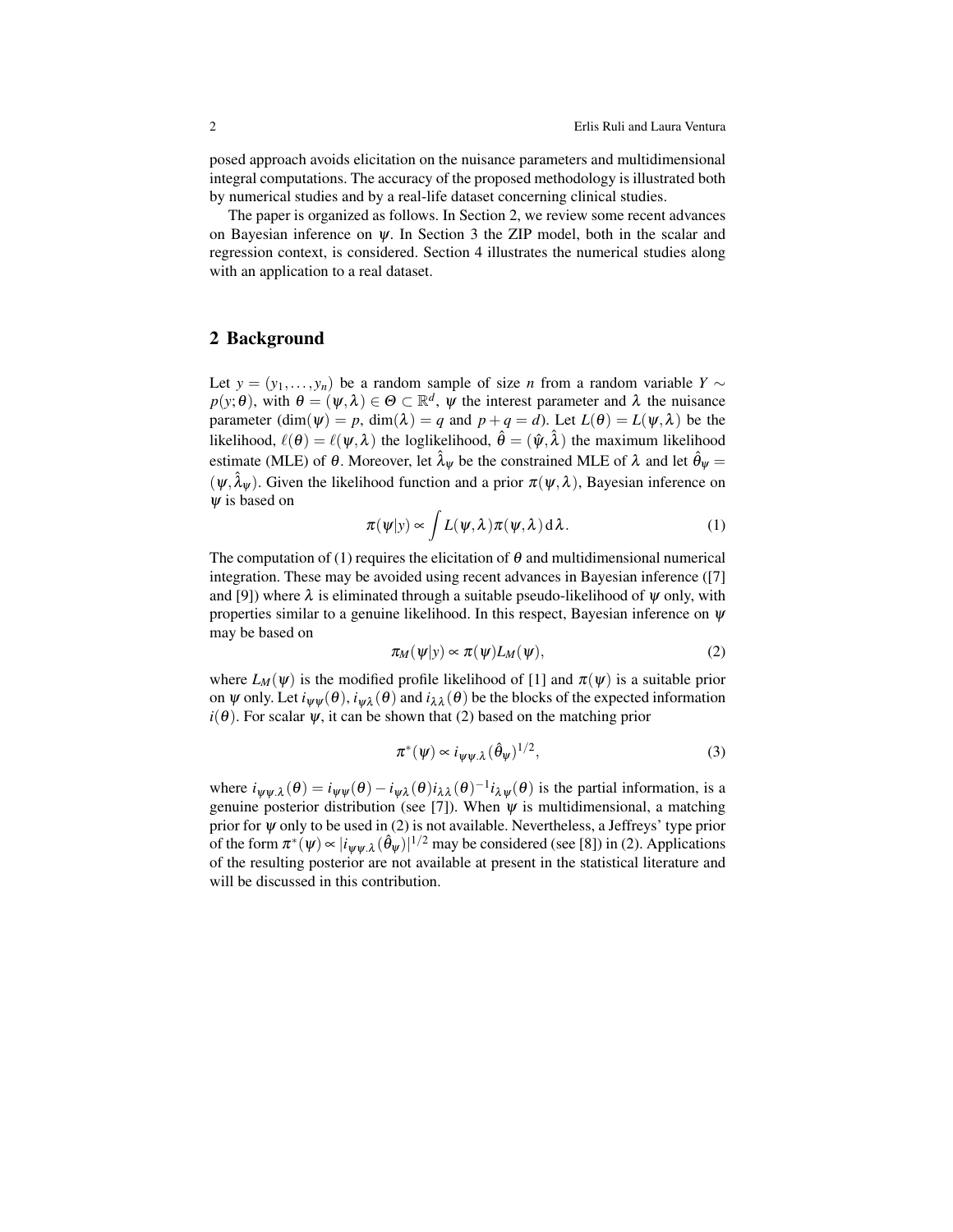Modern Bayesian Inference in Zero-Inflated Poisson Models 3

## 3 Application to ZIP models

**ZIP model.** Consider a random sample of size *n* from  $Y \sim ZIP(\psi, p)$ . It is of interest to make inference on  $\psi$ . The probability density function of *Y* is given by

$$
p(y; \psi, \lambda) = pa(y) + (1 - p) \frac{e^{-\psi} \psi^y}{y!}, \ y = 0, 1, \dots, \ \psi > 0, \ \frac{1}{1 - e^{\psi}} < p < 1, \tag{4}
$$

where  $a = a(y)$  is equal to 1 if  $y = 0$ , and is equal to 0 if  $y > 0$ . Let us reparametrize the model with  $\tau = (\psi, \lambda)$ , with  $\lambda = \lambda(\psi, p) = \frac{1-p}{1-\frac{1}{1-(1-e^{\psi})}}$ , so that  $0 < \lambda < 1$ . This parametrization may be useful because with  $(\psi, \lambda)$  the model has separable parameters. The likelihood for  $(\psi, \lambda)$  is

$$
L(\psi,\lambda)=(1-\lambda)^{s0}\lambda^{n-s0}\frac{\psi^s}{(e^{\psi}-1)^{n-s0}}=L(\lambda)L(\psi),
$$
\n(5)

with  $s_0 = \sum_{i=1}^n a_i$ ,  $s_0 \le n$  and  $s = \sum_{i=1}^n (1 - a_i) y_i$ . Since  $L(\tau) = L(\psi)L(\lambda)$ , inference on  $\psi$  should be carried out using  $L(\psi) = \psi^{s}/(e^{\psi} - 1)^{n - s_0}$ . Moreover, we have that  $L(\psi) = L_P(\psi) = L_M(\psi)$ . Note that  $L(\psi)$  is equal to the likelihood function derived from the truncated Poisson distribution (see [10]). It can be shown that the matching prior (3) for  $\psi$  is

$$
\pi^*(\psi) = i_{\psi\psi,\lambda}(\hat{\tau}_{\psi})^{1/2} \propto \left[\frac{e^{\psi}(e^{\psi}-1) - \psi \hat{\lambda} e^{\psi}}{\psi(e^{\psi}-1)^2}\right]^{1/2}, \tag{6}
$$

and the posterior distribution (2) for  $\psi$  is thus

$$
\pi^*(\psi|s,s_0) \propto \frac{\psi^{s-1/2} e^{\psi/2} (e^{\psi} - 1 - \hat{\lambda} \psi)^{1/2}}{(e^{\psi} - 1)^{n+1-s_0}}.
$$
\n(7)

**Regression model.** Now, let us assume  $Y_i \sim ZIP(\psi_i, \lambda_i)$ , for  $i = 1, \ldots, n$ , where  $\psi_i$ and  $\lambda_i$  are modelled by the following common link functions (see, e.g., [4])  $\psi_i =$  $e^{i\mathbf{B}_i\beta}$  and  $\lambda_i = e^{i\mathbf{G}_i\gamma}/(1 + e^{i\mathbf{G}_i\gamma})$ , where **B** and **G** are non random design matrices,  $β$  is the vector of interest parameters and  $γ$  is vector of nuisance parameters. The likelihood for  $\beta$  is independent from  $L(\gamma)$  and  $L_M(\beta) = L(\beta)$ . Since dim( $\beta$ ) > 1 a matching prior for  $\beta$  is not easily available. However, using results in [8] the Jeffreys'-type prior for β may be considered, which is given by

$$
\pi^*(\beta) = \left| \sum_i \left\{ \mathbf{B}_i e^{\mathbf{B}_i \beta} e^{\mathbf{G}_i \hat{\gamma}} \exp(e^{\mathbf{B}_i \beta}) \frac{1 + e^{\mathbf{B}_i \beta} + \exp(e^{\mathbf{B}_i \beta})}{(1 + e^{\mathbf{G}_i \hat{\gamma}}) \left[ \exp(e^{\mathbf{B}_i \beta}) - 1 \right]^2} \right\} \right|^{1/2}.
$$
 (8)

In this case the posterior distribution (2) is given by the prior (8) times  $L(\beta)$ .